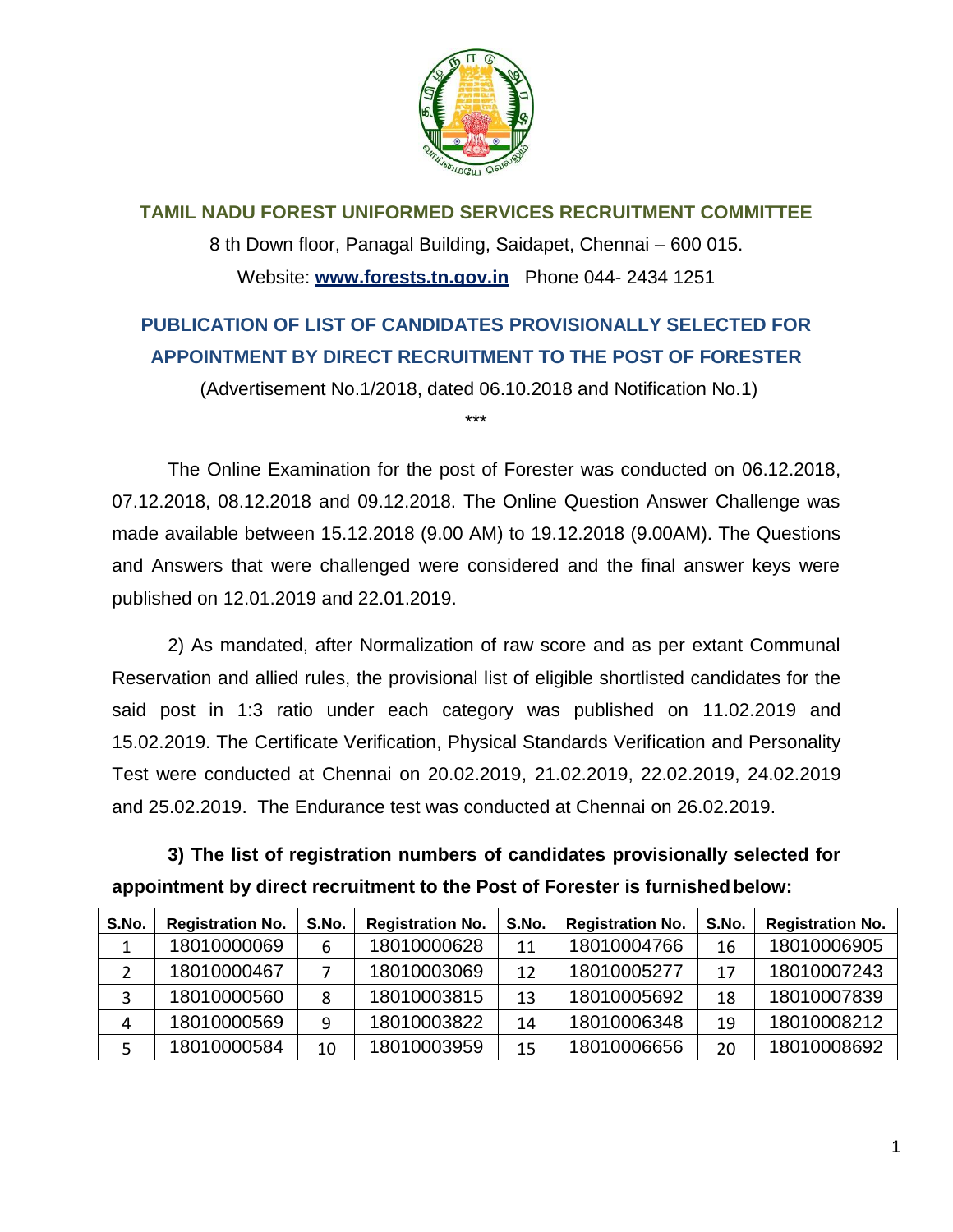| S.No. | <b>Registration No.</b> | S.No. | <b>Registration No.</b> | S.No. | <b>Registration No.</b> | S.No. | <b>Registration No.</b> |
|-------|-------------------------|-------|-------------------------|-------|-------------------------|-------|-------------------------|
| 21    | 18010009347             | 61    | 18010029355             | 101   | 18010044304             | 141   | 18010067382             |
| 22    | 18010010178             | 62    | 18010029850             | 102   | 18010044390             | 142   | 18010067938             |
| 23    | 18010010379             | 63    | 18010029909             | 103   | 18010045799             | 143   | 18010068223             |
| 24    | 18010010402             | 64    | 18010030527             | 104   | 18010047376             | 144   | 18010068764             |
| 25    | 18010011848             | 65    | 18010031217             | 105   | 18010047923             | 145   | 18010070447             |
| 26    | 18010012769             | 66    | 18010031508             | 106   | 18010048008             | 146   | 18010070707             |
| 27    | 18010012860             | 67    | 18010031761             | 107   | 18010048489             | 147   | 18010071395             |
| 28    | 18010014099             | 68    | 18010032449             | 108   | 18010048969             | 148   | 18010071483             |
| 29    | 18010014831             | 69    | 18010032476             | 109   | 18010049681             | 149   | 18010071932             |
| 30    | 18010015009             | 70    | 18010032670             | 110   | 18010049868             | 150   | 18010072203             |
| 31    | 18010016257             | 71    | 18010033067             | 111   | 18010050907             | 151   | 18010072296             |
| 32    | 18010018598             | 72    | 18010033332             | 112   | 18010051257             | 152   | 18010072452             |
| 33    | 18010018630             | 73    | 18010033368             | 113   | 18010051535             | 153   | 18010072478             |
| 34    | 18010018785             | 74    | 18010033488             | 114   | 18010052700             | 154   | 18010072559             |
| 35    | 18010019278             | 75    | 18010033917             | 115   | 18010053209             | 155   | 18010074143             |
| 36    | 18010019950             | 76    | 18010034419             | 116   | 18010053256             | 156   | 18010074693             |
| 37    | 18010020532             | 77    | 18010034515             | 117   | 18010053465             | 157   | 18010075136             |
| 38    | 18010020749             | 78    | 18010034553             | 118   | 18010053566             | 158   | 18010075141             |
| 39    | 18010021169             | 79    | 18010034728             | 119   | 18010055041             | 159   | 18010075439             |
| 40    | 18010021582             | 80    | 18010034822             | 120   | 18010056350             | 160   | 18010075859             |
| 41    | 18010021655             | 81    | 18010035537             | 121   | 18010057141             | 161   | 18010076818             |
| 42    | 18010022642             | 82    | 18010035616             | 122   | 18010057723             | 162   | 18010077152             |
| 43    | 18010022956             | 83    | 18010035907             | 123   | 18010058612             | 163   | 18010077176             |
| 44    | 18010023377             | 84    | 18010036192             | 124   | 18010058985             | 164   | 18010077323             |
| 45    | 18010024573             | 85    | 18010036603             | 125   | 18010060087             | 165   | 18010077405             |
| 46    | 18010024825             | 86    | 18010036841             | 126   | 18010060529             | 166   | 18010077524             |
| 47    | 18010024827             | 87    | 18010037041             | 127   | 18010061999             | 167   | 18010077697             |
| 48    | 18010024974             | 88    | 18010037503             | 128   | 18010062884             | 168   | 18010077957             |
| 49    | 18010025385             | 89    | 18010037697             | 129   | 18010063466             | 169   | 18010078191             |
| 50    | 18010025474             | 90    | 18010037744             | 130   | 18010065560             | 170   | 18010078397             |
| 51    | 18010025585             | 91    | 18010037851             | 131   | 18010065679             | 171   | 18010078698             |
| 52    | 18010025709             | 92    | 18010040583             | 132   | 18010065710             | 172   | 18010079365             |
| 53    | 18010026327             | 93    | 18010040782             | 133   | 18010066285             | 173   | 18010079728             |
| 54    | 18010027442             | 94    | 18010040883             | 134   | 18010066487             | 174   | 18010079956             |
| 55    | 18010028252             | 95    | 18010041205             | 135   | 18010066715             | 175   | 18010080050             |
| 56    | 18010028380             | 96    | 18010041236             | 136   | 18010066781             | 176   | 18010083707             |
| 57    | 18010028520             | 97    | 18010042050             | 137   | 18010066866             | 177   | 18010083710             |
| 58    | 18010028862             | 98    | 18010043344             | 138   | 18010067114             | 178   | 18010083956             |
| 59    | 18010028952             | 99    | 18010044101             | 139   | 18010067198             | 179   | 18010084009             |
| 60    | 18010029224             | 100   | 18010044280             | 140   | 18010067237             | 180   | 18010084100             |